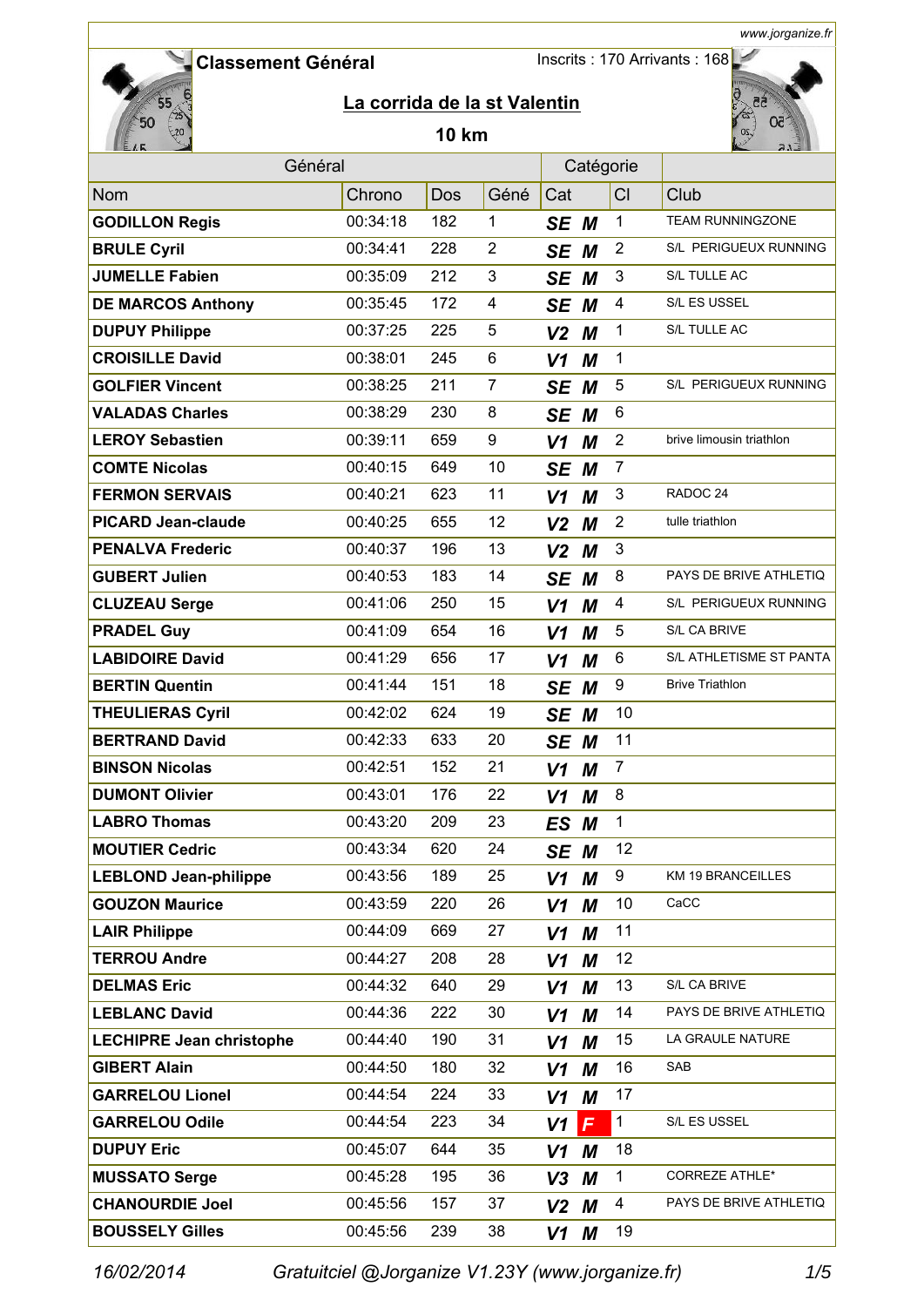Inscrits : 170 Arrivants : 168



# **La corrida de la st Valentin**

### **10 km**



*www.jorganize.fr*

| Général                        |          |     |      |                | Catégorie |                |                         |
|--------------------------------|----------|-----|------|----------------|-----------|----------------|-------------------------|
| Nom                            | Chrono   | Dos | Géné | Cat            |           | CI             | Club                    |
| <b>LE VEZU Arnaud</b>          | 00:46:03 | 630 | 39   | V1             | M         | 20             |                         |
| <b>SAUBION Eric</b>            | 00:46:06 | 204 | 40   | V1             | M         | 21             | S/L CA BRIVE            |
| <b>CASTETS Didier</b>          | 00:46:06 | 229 | 41   | V <sub>1</sub> | M         | 22             | S/L TULLE AC            |
| <b>CAZALE Franck</b>           | 00:46:29 | 651 | 42   | V1             | M         | 23             |                         |
| <b>ROUSSEAU Florent</b>        | 00:46:34 | 678 | 43   | V <sub>1</sub> | M         | 24             |                         |
| <b>COMBY Eric</b>              | 00:46:34 | 627 | 44   | V <sub>1</sub> | M         | 25             |                         |
| <b>CLEYRAT Dominique</b>       | 00:46:45 | 159 | 45   | V <sub>3</sub> | M         | $\overline{2}$ | S/L ATHLETISME ST PANTA |
| <b>PESTOURIE Eric</b>          | 00:46:50 | 666 | 46   | V <sub>1</sub> | M         | 26             |                         |
| <b>REGNIER Loic</b>            | 00:46:59 | 199 | 47   | SE M           |           | 13             |                         |
| <b>MURAT Laurent</b>           | 00:47:02 | 194 | 48   | V1             | М         | 27             | S/L ATHLETISME ST PANTA |
| <b>FAVEAUX Patricia</b>        | 00:47:05 | 658 | 49   | V <sub>1</sub> | F         | $\overline{2}$ |                         |
| <b>ROUGIE Luc</b>              | 00:47:15 | 628 | 50   | V <sub>2</sub> | M         | 5              | S/L CA BRIVE            |
| <b>JARQUE Christophe</b>       | 00:47:21 | 185 | 51   | V1             | M         | 28             |                         |
| <b>SALAVERT Frederic</b>       | 00:47:21 | 202 | 52   | SE M           |           | 14             | S/L TULLE AC            |
| <b>COUSSENS Frederic</b>       | 00:47:22 | 163 | 53   | V <sub>2</sub> | М         | 6              |                         |
| <b>SANCHEZ Jose</b>            | 00:47:28 | 673 | 54   | V <sub>2</sub> | М         | $\overline{7}$ |                         |
| <b>LEACH Robert</b>            | 00:47:34 | 213 | 55   | V <sub>3</sub> | М         | $\mathfrak{B}$ |                         |
| <b>ALEXANDRE Gerard</b>        | 00:47:38 | 145 | 56   | V <sub>2</sub> | M         | 8              | S/L DONZENAC OXYGENE    |
| <b>BERTHY Didier</b>           | 00:47:40 | 631 | 57   | V <sub>2</sub> | M         | 9              |                         |
| <b>SERMADIRAS Daniel</b>       | 00:47:54 | 682 | 58   | V <sub>2</sub> | M         | 10             |                         |
| <b>JACQUELINE Lionel</b>       | 00:48:02 | 184 | 59   | V <sub>1</sub> | M         | 29             | S/L ACJ CHANTEIX        |
| <b>DORCHIN Laurent</b>         | 00:48:05 | 679 | 60   | V <sub>1</sub> | M         | 30             |                         |
| <b>SIMONEAU Gilbert</b>        | 00:48:12 | 643 | 61   | V <sub>3</sub> | M         | 4              |                         |
| <b>COMBES Michel</b>           | 00:48:17 | 217 | 62   | V <sub>2</sub> | M         | 11             |                         |
| <b>GODILLON Elisabeth</b>      | 00:48:19 | 227 | 63   | $V2$           | F         | $\mathbf{1}$   | S/L TULLE AC            |
| <b>CARAMINOT Elodie</b>        | 00:48:20 | 680 | 64   | SE             | F         | $\mathbf{1}$   |                         |
| <b>FEUILLADE Jean-François</b> | 00:48:21 | 632 | 65   | $V1$ M         |           | 31             | S/L ATHLETISME ST PANTA |
| <b>DEGUILHEM Christiane</b>    | 00:48:36 | 170 | 66   | V <sub>3</sub> | F         | $\mathbf{1}$   | <b>ASPTT</b>            |
| <b>LAFARGE Christophe</b>      | 00:48:43 | 662 | 67   | V1             | М         | 32             |                         |
| <b>ROCHE Yannick</b>           | 00:48:47 | 661 | 68   | SE M           |           | 15             |                         |
| <b>MACARY Georges</b>          | 00:48:47 | 625 | 69   | $V3$ M         |           | 5              |                         |
| <b>COUTURIER Christophe</b>    | 00:48:53 | 626 | 70   | $V1$ M         |           | 33             | AS CONCEZE              |
| <b>LATOUR Emmanuel</b>         | 00:48:57 | 187 | 71   | SE M           |           | 16             |                         |
| <b>CONTE Guy</b>               | 00:49:00 | 161 | 72   | $V3$ M         |           | 6              | S/L TULLE AC            |
| <b>CONTE Jacqueline</b>        | 00:49:00 | 160 | 73   | V3             | F         | $\overline{c}$ | S/L TULLE AC            |
| <b>GENTE Murielle</b>          | 00:49:03 | 246 | 74   | V <sub>2</sub> | F         | $\overline{2}$ | KM 19 BRANCEILLES       |
| <b>LEFEBVRE Caroline</b>       | 00:49:03 | 249 | 75   | V1             | F         | 3              | KM 19 BRANCEILLES       |
| <b>BOIRON Eric</b>             | 00:49:11 | 153 | 76   | $V1$ M         |           | 34             | S/L TULLE AC            |

*16/02/2014 Gratuitciel @Jorganize V1.23Y (www.jorganize.fr)* 2/5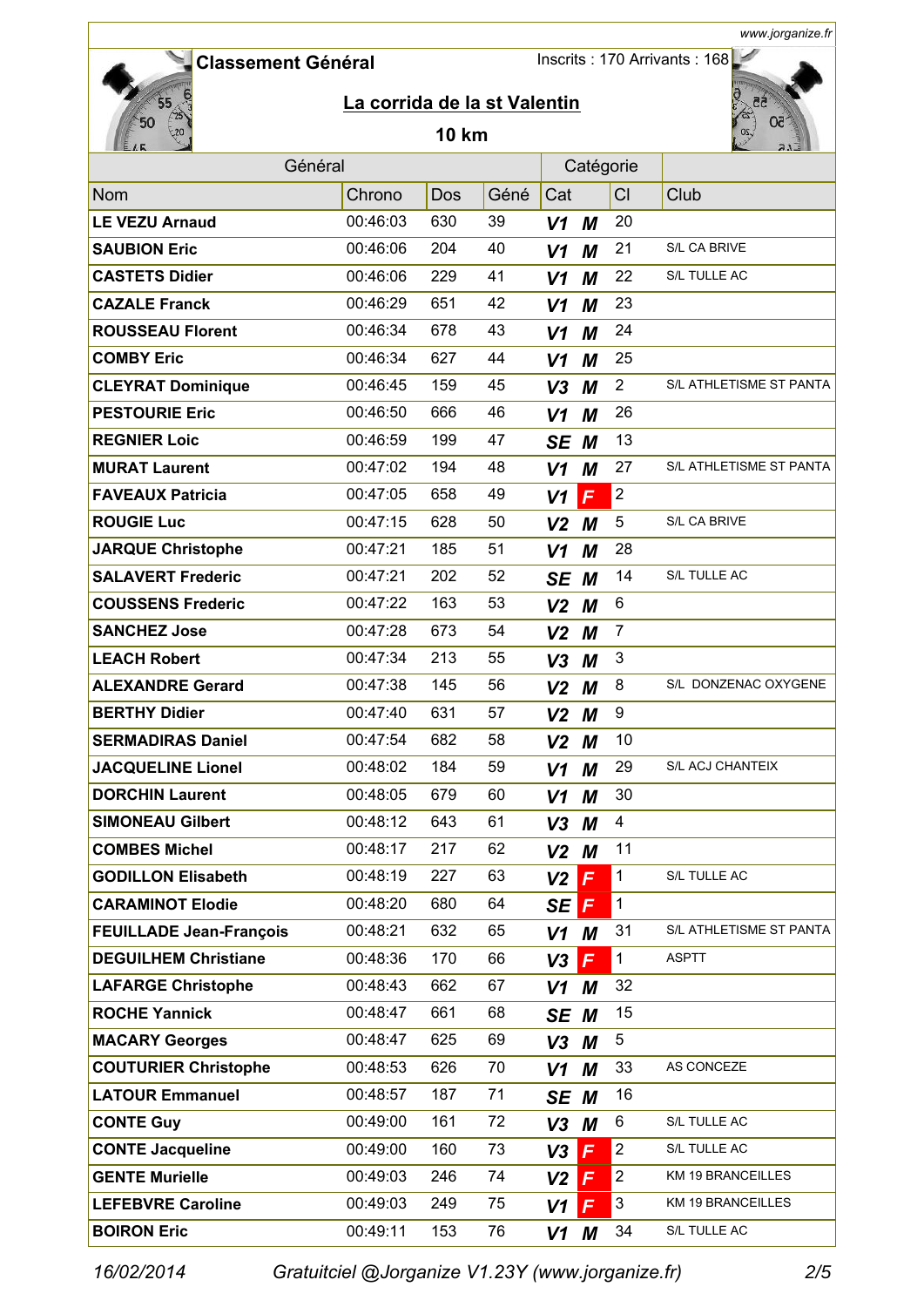Inscrits : 170 Arrivants : 168



# **La corrida de la st Valentin**

### **10 km**



*www.jorganize.fr*

| Général                        |          |     |      | Catégorie                      |                  |                          |
|--------------------------------|----------|-----|------|--------------------------------|------------------|--------------------------|
| Nom                            | Chrono   | Dos | Géné | Cat                            | CI               | Club                     |
| <b>BOIRON Jocelyne</b>         | 00:49:11 | 154 | 77   | $\mathsf{F}$<br>V <sub>1</sub> | 4                | S/L TULLE AC             |
| <b>MONDET SYLVIE</b>           | 00:49:17 | 638 | 78   | F<br>V1                        | 5                | CO-KM 42 ST JUST LE MAR  |
| <b>BIDAULT Fabrice</b>         | 00:49:17 | 639 | 79   | M<br>V1                        | 35               | CO-KM 42 ST JUST LE MAR  |
| <b>COURNIL Jean pierre</b>     | 00:49:18 | 219 | 80   | V <sub>3</sub><br>М            | $\overline{7}$   | CaCC                     |
| <b>FRAYSSE Christian</b>       | 00:49:27 | 244 | 81   | V <sub>2</sub><br>M            | 12               |                          |
| <b>CONSTANT Brigitte</b>       | 00:49:33 | 637 | 82   | $\mathsf{F}$<br>V <sub>2</sub> | 3                | <b>KM 19 BRANCEILLES</b> |
| <b>LORTHOLARY Eric</b>         | 00:49:38 | 192 | 83   | M<br>V1                        | 36               | <b>S/L ACJ CHANTEIX</b>  |
| <b>VEYSSIERE Sophie</b>        | 00:50:04 | 642 | 84   | $\mathsf{F}$<br>SE             | $\overline{2}$   | <b>KM 19 BRANCEILLES</b> |
| <b>DUMONT Mathieu</b>          | 00:50:04 | 641 | 85   | SE M                           | 17               | <b>KM 19 BRANCEILLES</b> |
| <b>MUSUNGAYI Eric</b>          | 00:50:13 | 671 | 86   | $V1$ M                         | 37               | S/L ATHLETISME ST PANTA  |
| <b>BRETTE Jonathan</b>         | 00:50:18 | 665 | 87   | SE M                           | 18               |                          |
| <b>ROSSIGNOL Magali</b>        | 00:50:28 | 201 | 88   | $\mathsf{F}$<br>V <sub>1</sub> | 6                | S/L PERIGUEUX RUNNING    |
| <b>MESTRE Marie-claire</b>     | 00:50:28 | 629 | 89   | F<br>V <sub>2</sub>            | 4                | S/L TULLE AC             |
| <b>MARCHIVE Brigitte</b>       | 00:50:37 | 621 | 90   | F<br>V <sub>1</sub>            | $\overline{7}$   | S/L ATHLETISME ST PANTA  |
| <b>TESTUT Francois</b>         | 00:51:19 | 238 | 91   | V <sub>2</sub><br>M            | 13               |                          |
| <b>BELLARDIE Stephanie</b>     | 00:51:38 | 652 | 92   | F<br>SE                        | $\mathsf 3$      |                          |
| <b>BOYER Bernard</b>           | 00:51:39 | 657 | 93   | $V3$ M                         | 8                |                          |
| <b>PEREIRA Quentin</b>         | 00:51:48 | 243 | 94   | CA M                           | $\mathbf{1}$     |                          |
| <b>BIGEAT David</b>            | 00:52:06 | 670 | 95   | SE M                           | 19               |                          |
| <b>DE MARCOS Mario</b>         | 00:52:14 | 171 | 96   | SE M                           | 20               | S/L ES USSEL             |
| <b>LECUYER Morgane</b>         | 00:52:14 | 191 | 97   | $\mathsf{F}$<br>SE             | 4                | SAINT-CERE ATHLETISME    |
| <b>MATHIEU Stephane</b>        | 00:52:46 | 237 | 98   | M<br>V1                        | 38               |                          |
| <b>VEYSSIERE Jacky</b>         | 00:53:02 | 216 | 99   | M<br>V <sub>3</sub>            | 9                | KM 19 BRANCEILLES        |
| <b>DEBORD Bernard</b>          | 00:53:11 | 165 | 100  | V <sub>3</sub><br>M            | 10               | PAYS DE BRIVE ATHLETIQ   |
| <b>TALON Valerie</b>           | 00:53:14 | 248 | 102  | $V1$ $F$                       | 8                |                          |
| <b>TALON Didier</b>            | 00:53:14 | 247 | 101  | $V1$ M                         | 39               | S/L ES USSEL             |
| <b>DEFRANCE Patrick</b>        | 00:53:16 | 168 | 103  | $V1$ M                         | 40               |                          |
| <b>DEFRANCE Carole</b>         | 00:53:16 | 169 | 104  | $V1$ $F$                       | $\boldsymbol{9}$ |                          |
| <b>FRANCOIS Jean</b>           | 00:53:17 | 218 | 105  | $V4$ M                         | 1                | <b>KM 19 BRANCEILLES</b> |
| <b>DACRUZ Daniel</b>           | 00:53:32 | 668 | 107  | $V1$ M                         | 41               | tulle triathlon          |
| <b>DACRUZ Christine</b>        | 00:53:32 | 667 | 106  | $\mathbf{F}$<br>V1             | 10               | S/L TULLE AC             |
| <b>VERAQUIN Roger</b>          | 00:53:43 | 210 | 108  | $V3$ M                         | 11               |                          |
| <b>MAZAUDOUX Didier</b>        | 00:53:55 | 193 | 109  | $V3$ M                         | 12               |                          |
| <b>PARIZOT David</b>           | 00:54:00 | 622 | 110  | V1<br>M                        | 42               |                          |
| <b>MERIGONDE Mireille</b>      | 00:54:05 | 660 | 111  | $\mathsf{F}$<br>V <sub>1</sub> | 11               | S/L TULLE AC             |
| <b>POVEDA Jean-Philippe</b>    | 00:54:09 | 221 | 112  | V <sub>1</sub><br>M            | 43               |                          |
| <b>PESQUE Coralie</b>          | 00:54:22 | 236 | 113  | F<br>V <sub>1</sub>            | 12               | aix athletisme           |
| <b>VAN DER SCHAAF Annelies</b> | 00:54:25 | 681 | 114  | $V2$ $F$                       | 5                |                          |

*16/02/2014 Gratuitciel @Jorganize V1.23Y (www.jorganize.fr)* 3/5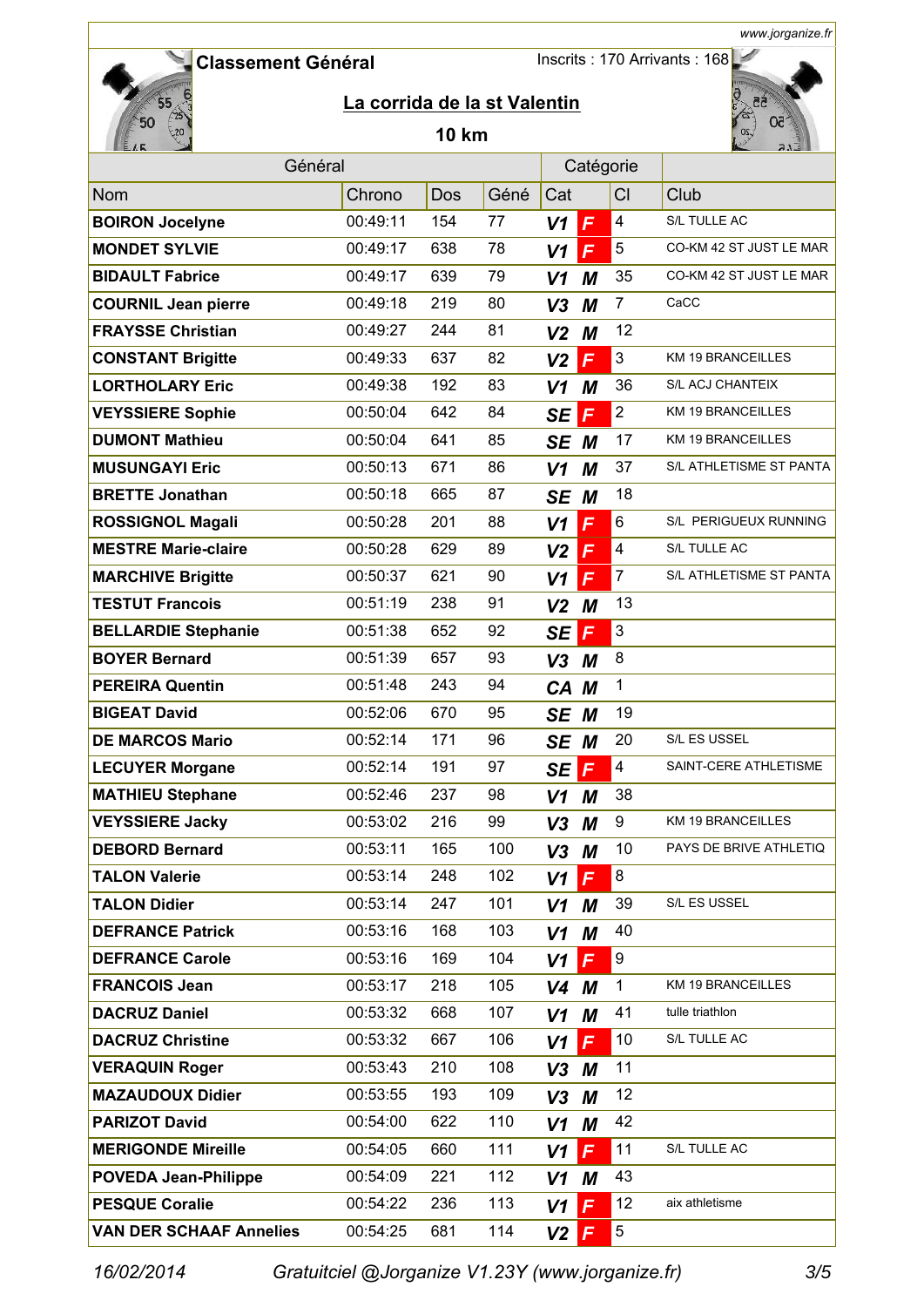Inscrits : 170 Arrivants : 168



# **La corrida de la st Valentin**

### **10 km**



*www.jorganize.fr*

| Général                          |          |     |      |                | Catégorie    |                |                         |
|----------------------------------|----------|-----|------|----------------|--------------|----------------|-------------------------|
| Nom                              | Chrono   | Dos | Géné | Cat            |              | CI             | Club                    |
| <b>DECELLE Bernard</b>           | 00:54:29 | 166 | 115  | $V2$ M         |              | 14             | S/L CA BRIVE            |
| <b>DECELLE Martine</b>           | 00:54:29 | 167 | 116  | V <sub>2</sub> | F            | 6              | S/L CA BRIVE            |
| <b>FAUCHER Sebastien</b>         | 00:54:44 | 233 | 117  | SE M           |              | 21             |                         |
| <b>LATOUR Nicolas</b>            | 00:54:51 | 188 | 118  | SE M           |              | 22             |                         |
| <b>EHRENGARDT Delphine</b>       | 00:55:07 | 177 | 119  | V <sub>1</sub> | F            | 13             | S/L PERIGUEUX RUNNING   |
| <b>PEREIRA Chrystelle</b>        | 00:55:19 | 241 | 120  | <b>SE</b>      | $\mathsf{F}$ | 5              |                         |
| <b>PEREIRA Antonio</b>           | 00:55:19 | 242 | 121  | V <sub>1</sub> | M            | 44             |                         |
| <b>GARDET Christophe</b>         | 00:55:23 | 635 | 122  | V1             | M            | 45             | S/L ATHLETISME ST PANTA |
| <b>LUCIATHE Marilyne</b>         | 00:55:23 | 634 | 123  | V <sub>1</sub> | F            | 14             | S/L ATHLETISME ST PANTA |
| <b>CHAUCHARD Daniel</b>          | 00:55:29 | 645 | 124  | $V3$ M         |              | 13             |                         |
| <b>CHASTAING Michele</b>         | 00:55:37 | 158 | 125  | V <sub>2</sub> | F            | $\overline{7}$ | S/L ACJ CHANTEIX        |
| <b>AUDRERIE Emilie</b>           | 00:55:40 | 148 | 126  | <b>SE</b>      | F            | 6              |                         |
| <b>FROIDEFOND Christian</b>      | 00:56:01 | 179 | 127  | $V2$ M         |              | 15             | PAYS DE BRIVE ATHLETIQ  |
| <b>GINESTET Myriam</b>           | 00:56:01 | 181 | 128  | V <sub>1</sub> | F            | 15             | PAYS DE BRIVE ATHLETIQ  |
| <b>CAPELLE Aurelie</b>           | 00:56:04 | 155 | 129  | <b>SE</b>      | F            | $\overline{7}$ | PAYS DE BRIVE ATHLETIQ  |
| <b>DENSARI Georges</b>           | 00:56:05 | 215 | 130  | V3             | M            | 14             |                         |
| <b>SALVAN Marie</b>              | 00:56:06 | 203 | 131  | <b>SE</b>      | F            | 8              | PAYS DE BRIVE ATHLETIQ  |
| <b>FAUVEL Dominique</b>          | 00:56:28 | 178 | 132  | $V2$ M         |              | 16             |                         |
| <b>COUSSENS Camille</b>          | 00:57:39 | 162 | 133  | <b>SE</b>      | $\mathsf{F}$ | 9              |                         |
| <b>DONZEAU Michel</b>            | 00:58:08 | 636 | 134  | V <sub>2</sub> | М            | 17             | <b>CT OBJAT</b>         |
| <b>LAMANT Jeremy</b>             | 00:58:30 | 664 | 135  | SE M           |              | 23             |                         |
| <b>OZOUX Marie</b>               | 00:58:30 | 663 | 136  | JU             | F            | $\mathbf{1}$   |                         |
| <b>LASCAUX Marie</b>             | 00:58:40 | 186 | 137  | V1             | F            | 16             |                         |
| <b>TAILLER William</b>           | 00:58:43 | 672 | 138  | SE M           |              | 24             |                         |
| <b>SLOB Koos</b>                 | 00:59:02 | 675 | 139  | $V4$ M         |              | $\overline{2}$ |                         |
| <b>PLIOT Marc</b>                | 00:59:05 | 197 | 140  | $V3$ M         |              | 15             | S/L TULLE AC            |
| <b>CATAK Abdullah</b>            | 00:59:14 | 235 | 141  | $V1$ M         |              | 46             |                         |
| <b>VAN HERSEL Sophie</b>         | 00:59:36 | 234 | 142  | SE             | Ē            | 10             |                         |
| <b>ARENTS Didier</b>             | 01:00:36 | 683 | 143  | $V2$ M         |              | 18             |                         |
| <b>POMMEPUY JEROME</b>           | 01:00:40 | 231 | 144  | SE M           |              | 25             | VERNEUIL MACADAM        |
| <b>POMMEPUY Helene</b>           | 01:00:40 | 232 | 145  | SE             | $\mathsf{F}$ | 11             |                         |
| <b>PUYDEBOIS Sophie</b>          | 01:02:00 | 198 | 146  | V <sub>1</sub> | F            | 17             |                         |
| <b>ALPHONSOUT David</b>          | 01:02:00 | 147 | 147  | $V1$ M         |              | 47             |                         |
| <b>SIMONET Laetitia</b>          | 01:02:00 | 206 | 148  | <b>SE</b>      | F            | 12             |                         |
| <b>SIMONET Sebastien</b>         | 01:02:00 | 207 | 149  | SE M           |              | 26             |                         |
| <b>TCHAKMAVIDJIAN Gwendolyne</b> | 01:03:24 | 648 | 150  | SE             | $\mathsf{F}$ | 13             |                         |
| <b>COUZI Frederic</b>            | 01:03:32 | 164 | 151  | SE M           |              | 27             | S/L CA BRIVE            |
| <b>DUGAST Myriam</b>             | 01:03:32 | 175 | 152  | V1             | $\mathsf{F}$ | 18             | LA GRAULE NATURE        |
|                                  |          |     |      |                |              |                |                         |

*16/02/2014 Gratuitciel @Jorganize V1.23Y (www.jorganize.fr)* 4/5